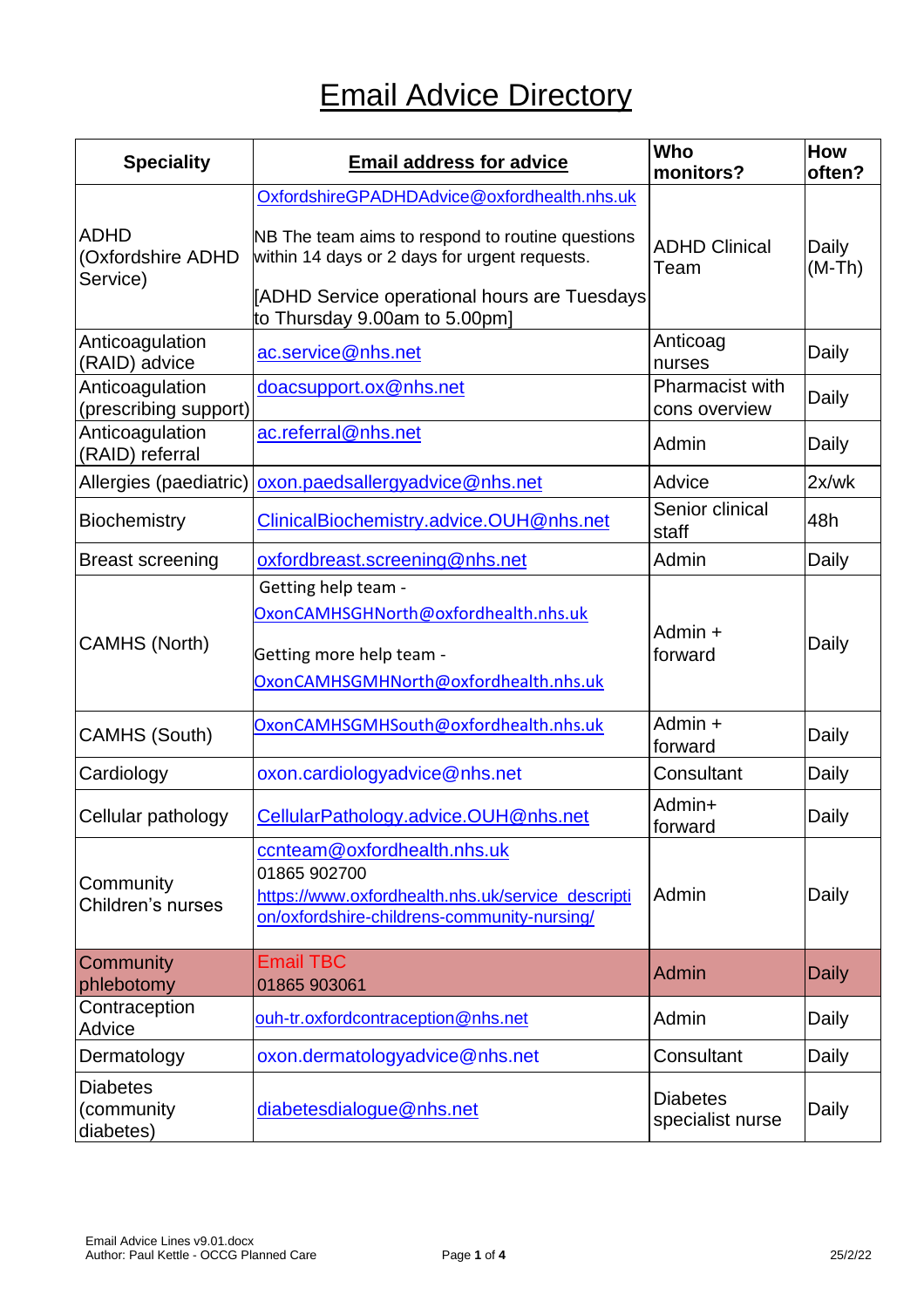| <b>Speciality</b>                                                                                    | <b>Email address for advice</b>                                                                                                                                                                      | Who<br>monitors?                                      | How<br>often?        |
|------------------------------------------------------------------------------------------------------|------------------------------------------------------------------------------------------------------------------------------------------------------------------------------------------------------|-------------------------------------------------------|----------------------|
| Diabetes and lipids<br>(complex diabetic<br>problems)                                                | oxon.diabetes_lipidsadvice@nhs.net                                                                                                                                                                   | Spr with<br>Consultant<br>review                      | 48h                  |
| Diabetic foot clinic                                                                                 | Diabeticfootclinic.ouh@nhs.net                                                                                                                                                                       | Podiatrist                                            | Daily                |
| <b>Dieticians</b>                                                                                    | <b>Email TBC</b><br>01865 904447 for Oxon Community dieticians                                                                                                                                       | Admin $+$<br>forward                                  | <b>Daily</b>         |
| Dietician (CCG)                                                                                      | occg.dietitian@nhs.net                                                                                                                                                                               | Dietician                                             | Daily                |
| Drugs and alcohol<br>(Turning Point)                                                                 | turningpoint.oxon@nhs.net                                                                                                                                                                            | Admin +<br>forward                                    | Daily                |
| <b>DVT Service</b>                                                                                   | dvt.service@nhs.net                                                                                                                                                                                  | Specialist<br>nurses                                  | Daily                |
| Endocrinology                                                                                        | oxon.endocrinologyadvice@nhs.net                                                                                                                                                                     | SpR with<br>Consultant<br>review                      | 48h                  |
| <b>ENT</b><br><b>Urgent New patient</b><br>referrals (Including<br><b>Aural Care clinic)</b><br>only | ouh.entreferrals@nhs.net-<br>[NB this account is not monitored on Weekends or<br>Bank Holidays. Please contact the on-call team<br>via switchboard 0300 304 7777 for Emergencies<br>at these times.] | Admin $+$<br>forward                                  | Daily                |
| Eye casualty                                                                                         | Oeh.urgentreferrals@nhs.net                                                                                                                                                                          | Nurse +<br>forward                                    | Daily                |
| <b>Falls clinic</b>                                                                                  | Falls@OxfordHealth.nhs.uk                                                                                                                                                                            | Admin +<br>forward                                    | Daily                |
| Gastroenterology                                                                                     | oxon.gastroenterologyadvice@nhs.net                                                                                                                                                                  | Consultant                                            | Daily<br>Mon-Fri     |
|                                                                                                      | For time-critical clinical advice (including at<br>weekends) or for same day/next day<br>admissions call switchboard and ask for<br>Gastro SpR on bleep 4084 (or through their<br>mobile)            | Oncall<br>SpR/Fellow                                  | Daily<br>Mon-<br>Sun |
|                                                                                                      | John Radcliffe: 01865 277777<br>or gastro.secretaries@oxnet.nhs.uk<br>Horton: 01295 229029<br>or hgh.gastroenterology@nhs.net                                                                        | Secretarial advice<br>re: $results +$<br>Appointments | Daily<br>Mon-Fri     |
| Gastroenterology -<br><b>IBD</b>                                                                     | IBD.advice@nhs.net                                                                                                                                                                                   | <b>IBD</b> nurses<br>(mainly for<br>patient use)      | Daily                |
| Gynaecology                                                                                          | gynae.liaison@nhs.net                                                                                                                                                                                | Consultant                                            | Daily                |
| Haematology<br>(Clinical)                                                                            | Haematologyregistrar.enquiries@nhs.net<br>If you need to contact the haematology<br>department directly please use:<br>orh-tr.clinicalhaematology@nhs.net)                                           | SpR + Consult/<br>review                              | Daily                |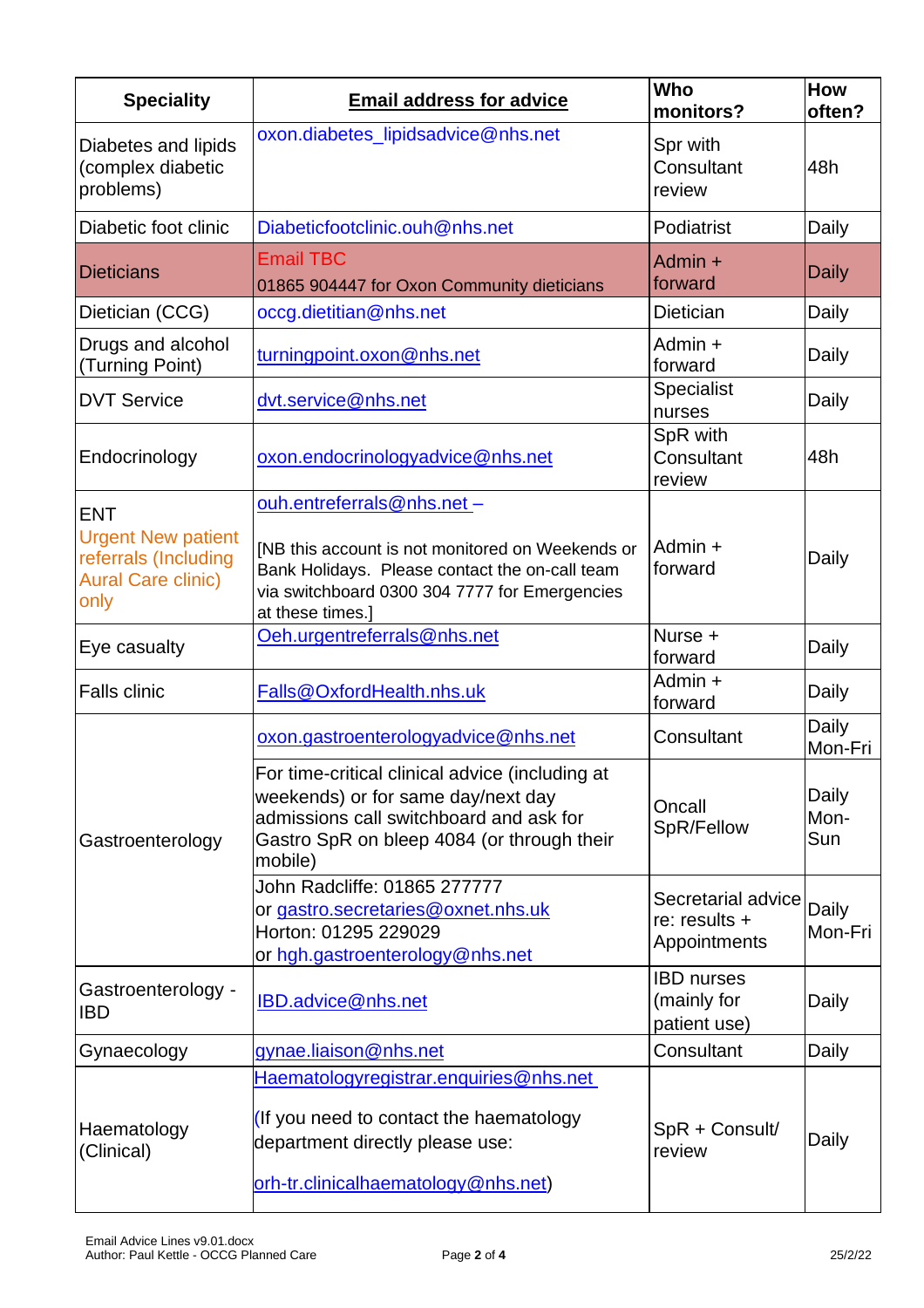| <b>Speciality</b>                       | <b>Email address for advice</b>                                                                                                                                                                     | Who<br>monitors?                                    | <b>How</b><br>often? |
|-----------------------------------------|-----------------------------------------------------------------------------------------------------------------------------------------------------------------------------------------------------|-----------------------------------------------------|----------------------|
|                                         | orh-tr.oxon.hepatologyadvice@nhs.net                                                                                                                                                                | Consultant                                          | Daily<br>Mon-Fri     |
| Hepatology                              | For time-critical clinical advice (including at<br>weekends) or for same day/next day<br>admissions<br>Call switchboard and ask for Gastro SpR on<br>bleep<br>4084 (or through their mobile)        | Oncall<br>SpR/Fellow                                | Daily<br>Mon-<br>Sun |
|                                         | John Radcliffe: 01865 277777<br>or gastro.secretaries@oxnet.nhs.uk<br>Horton: 01295 229029<br>or hgh.gastroenterology@nhs.net                                                                       | Secretarial advice<br>re: results +<br>Appointments | Daily<br>Mon-Fri     |
| Horizon (young<br>people's sexual harm) | Horizon@oxfordhealth.nhs.uk 01865 901000<br><b>TBC</b>                                                                                                                                              | Admin or<br>clinician                               | <b>Daily</b>         |
| Immunology (Lab)                        | LaboratoryImmunology.advice.OUH@nhs.net                                                                                                                                                             | Consultant                                          | Weekly               |
| Infectious diseases                     | infectiousdiseasesoxford@nhs.net                                                                                                                                                                    | Admin +<br>forward                                  | Daily                |
| Medicines advice                        | OCCG.medicines@nhs.net                                                                                                                                                                              | Pharmacist /<br>dietician                           | Daily                |
| Menopause                               | menopause@ouh.nhs.uk                                                                                                                                                                                | Admin/SpR                                           | Weekly               |
| Microbiology                            | Microbiology.advice.OUH@nhs.net                                                                                                                                                                     | SpR / cons                                          | Daily                |
| Neuroradiology*                         | Neuroradiology.secretaries@ouh.nhs.uk                                                                                                                                                               | Secretary +<br>forward                              | Daily                |
| Neuropsychology                         | ouh.oceneuropsychology@nhs.net                                                                                                                                                                      | Psychologist                                        | 48h                  |
| Ophthalmology                           | oxon.eyes@nhs.net                                                                                                                                                                                   | SpR / cons                                          | Daily                |
| <b>Orthotics</b>                        | ouh.orthotics@nhs.net                                                                                                                                                                               | Admin                                               | Daily                |
| Osteoporosis / bone<br>metabolism       | ox.GPosteop@nhs.net                                                                                                                                                                                 | <b>Specialist</b><br>nurse                          | Weekly               |
| Paediatrics                             | Oxon.paediatricadvice@nhs.net<br>For more urgent advice call 01865 757 993 to<br>speak with a senior paediatrician (a virtual<br>switchboard gives the option of choosing the<br>JR or Horton site) | Consultant                                          | Daily                |
| Pain Clinic                             | oxonpainadvice@nhs.net                                                                                                                                                                              | Consultant                                          | Daily                |
| Palliative care                         | palliativecarehub@oxnet.nhs.uk                                                                                                                                                                      | Admin or<br>nurse                                   | Daily                |
| Podiatry                                | Podiatry@oxfordhealth.nhs.uk                                                                                                                                                                        | Admin +<br>forward                                  | Daily                |
| Psychiatry (AMHT) -<br>City and NE      | cityneoxon.amht@oxfordhealth.nhs.uk                                                                                                                                                                 | Admin +<br>forward                                  | Daily                |
| <b>Public Health</b>                    | phe.thamesvalley@nhs.net                                                                                                                                                                            | Admin +<br>forward                                  | Daily                |